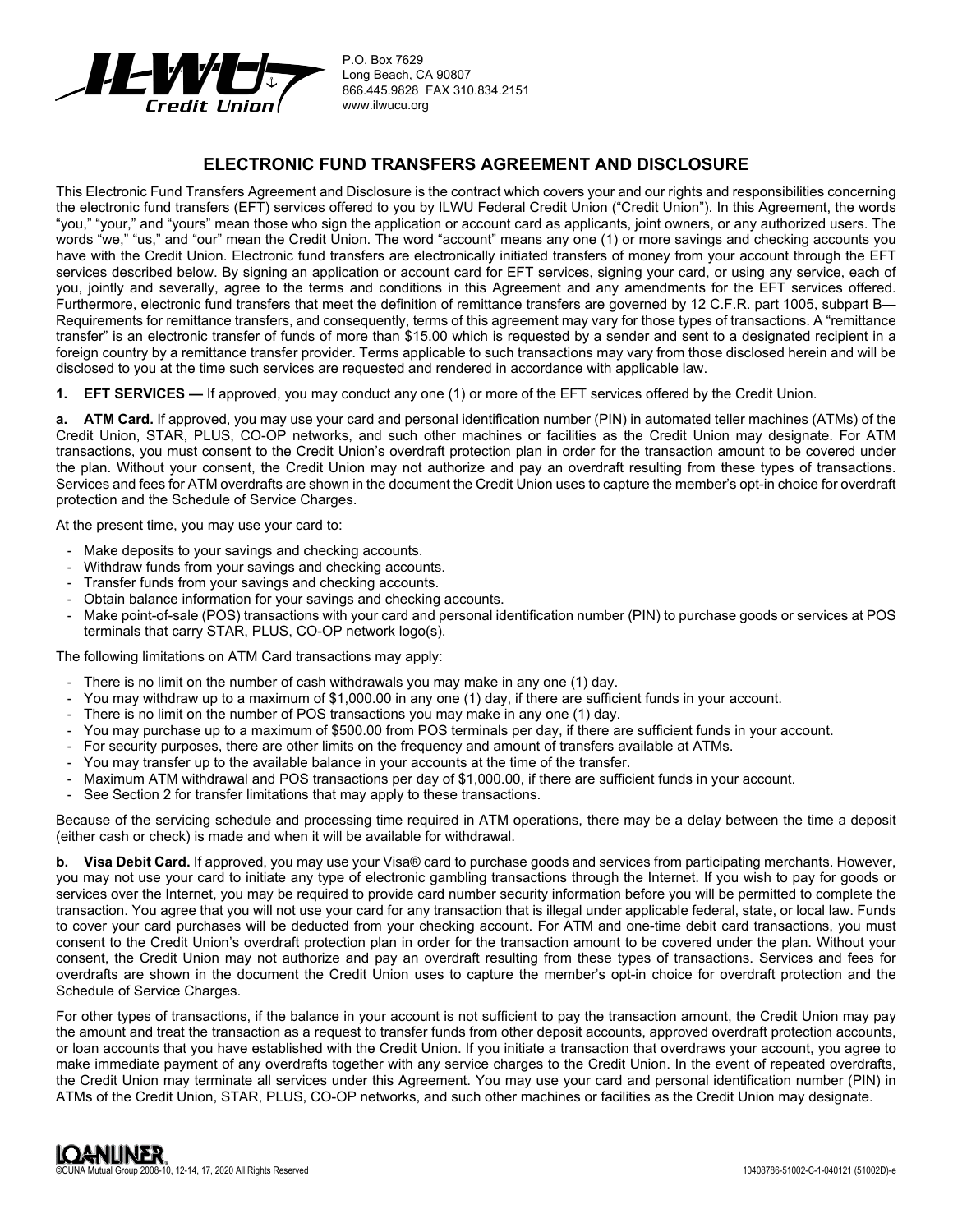At the present time, you may also use your card to:

- Make deposits to your savings and checking accounts.
- Withdraw funds from your savings and checking accounts.
- Transfer funds from your savings and checking accounts.
- Obtain balance information for your savings and checking accounts.
- Make point-of-sale (POS) transactions with your card and personal identification number (PIN) to purchase goods or services at merchants that accept Visa.
- Order goods or services online or by mail or telephone from places that accept Visa.

The following limitations on Visa Debit Card transactions may apply:

- There is no limit on the number of Visa Debit Card purchases you make per day.
- There is no limit to the number of cash withdrawals you may make in any one (1) day from an ATM machine.
- You may withdraw up to a maximum of \$1,000.00 in any one (1) day from an ATM machine, if there are sufficient funds in your account.
- There is no limit on the number of POS transactions you may make in any one (1) day.
- You may purchase up to a maximum of \$2,500.00 from POS terminals per day, if there are sufficient funds in your account.
- For security purposes, there are other limits on the frequency and amount of transfers available at ATMs.
- You may transfer up to the available balance in your accounts at the time of the transfer.
- See Section 2 for transfer limitations that may apply to these transactions.

**Card Information Updates and Authorizations.** If you have authorized a merchant to bill charges to your card on a recurring basis, it is your responsibility to notify the merchant in the event your card is replaced, your card information (such as card number and expiration date) changes, or the account associated with your card is closed. However, if your card is replaced or card information changes, you authorize us, without obligation on our part, to provide the updated card information to the merchant in order to permit the merchant to bill recurring charges to the card. You authorize us to apply such recurring charges to the card until you notify us that you have revoked authorization for the charges to your card.

Your card is automatically enrolled in an information updating service. Through this service, your updated card information (such as card number and expiration date) may be shared with participating merchants to facilitate continued recurring charges. Updates are not guaranteed before your next payment to a merchant is due. You are responsible for making direct payment until recurring charges resume. To revoke your authorization allowing us to provide updated card information to a merchant, please contact us.

**c. CU Talk.** If we approve CU Talk for your accounts, a separate personal identification number (PIN) will be assigned to you. You must use your personal identification number (PIN) along with your account number to access your accounts. At the present time, you may use CU Talk to:

- Withdraw funds from your savings, checking, and Captain Club accounts.
- Transfer funds from your savings, checking, loan, money market, club, and Safe Harbor accounts.
- Obtain balance information for your savings and loan accounts.
- Access your Line of Credit account.
- Determine if a particular item has cleared.
- Verify the last date and amount of your payroll deposit.

Your accounts can be accessed under CU Talk via a touch-tone telephone only. CU Talk service will be available for your convenience 24 hours per day. This service may be interrupted for a short time each day for data processing.

The following limitations on CU Talk transactions may apply:

- There is no limit to the number of inquiries, transfers, or withdrawal requests you may make in any one (1) day.
- Maximum cashier check withdrawal amount of \$3,000,00.
- See Section 2 for transfer limitations that may apply to these transactions.

The Credit Union reserves the right to refuse any transaction which would draw upon insufficient funds, exceed a credit limit, lower an account below a required balance, or otherwise require us to increase our required reserve on the account. All checks are payable to you as a primary member and will be mailed to your address of record. The Credit Union may set other limits on the amount of any transaction, and you will be notified of those limits. The Credit Union may refuse to honor any transaction for which you do not have sufficient available verified funds. CUTalk will discontinue if no transaction is entered after numerous unsuccessful attempts to enter a transaction and there may be limits on the duration of each telephone call.

### **d. Preauthorized EFTs.**

- **Direct Deposit.** Upon instruction of (i) your employer, (ii) the Treasury Department or (iii) other financial institutions, the Credit Union will accept direct deposits of your paycheck or federal recurring payments, such as Social Security, to your savings and/or checking account.
- **Preauthorized Debits.** Upon instruction, we will pay certain recurring transactions from your checking account.
- See Section 2 for transfer limitations that may apply to these transactions.
- **Stop Payment Rights.** If you have arranged in advance to make electronic fund transfers out of your account(s) for money you owe others, you may stop payment on preauthorized transfers from your account. You must notify us orally or in writing at any time up to three (3) business days before the scheduled date of the transfer. We may require written confirmation of the stop payment order to be made within 14 days of any oral notification. If we do not receive the written confirmation, the oral stop payment order shall cease to be binding 14 days after it has been made. A stop payment request may apply to a single transfer, multiple transfers, or all future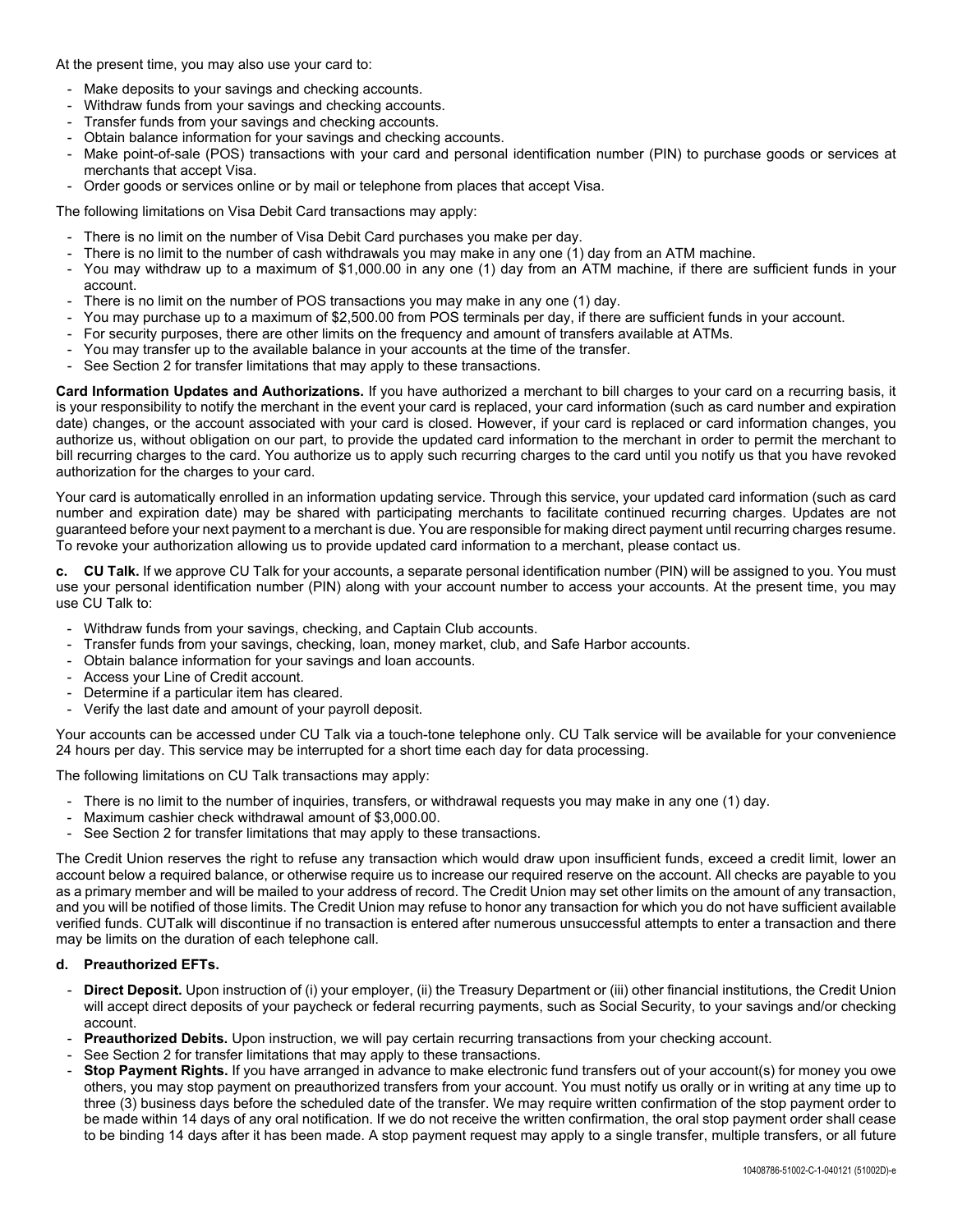transfers as directed by you, and will remain in effect unless you withdraw your request or all transfers subject to the request have been returned.

- **Notice of Varying Amounts.** If these regular payments may vary in amount, the person you are going to pay is required to tell you, ten (10) days before each payment, when it will be made and how much it will be. You may choose instead to get this notice only when the payment would differ by more than a certain amount from the previous payment or when the amount would fall outside certain limits that you set.
- **Liability for Failure to Stop Payment of Preauthorized Transfers.** If you order us to stop payment of a preauthorized transfer three (3) business days or more before the transfer is scheduled and we do not do so, we will be liable for your losses or damages.

**e. Electronic Check Conversion/Electronic Returned Check Fees.** If you pay for purchases or bills with a check or draft, you may authorize your check or draft to be converted to an electronic fund transfer. You may also authorize merchants or other payees to electronically debit your account for returned check fees. You are considered to have authorized these electronic fund transfers if you complete the transaction after being told (orally or by a notice posted or sent to you) that the transfer may be processed electronically or if you sign a written authorization.

**f. Online and/or Mobile Banking.** If Online and/or Mobile Banking is activated for your account(s), you will be required to use secure login information to access the account(s). At the present time, you may use Online and/or Mobile Banking to:

- Transfer funds from your savings, checking, and Safe Harbor accounts.
- Obtain balance information for your savings, checking, loan, certificate, and Safe Harbor accounts.
- Make loan payments from your savings and checking accounts.
- Access your Line of Credit and HELOC accounts.
- Determine if a particular item has cleared.
- Obtain tax information on amounts earned on savings and checking accounts or interest paid on loan accounts.
- Verify the last date and amount of your payroll deposit.
- Make bill payments to preauthorized creditors.
- Access eStatements.
- Perform External Transfers.
- Send Pay a Friend Transactions.
- Mobile Check Deposit is available via the app for qualified accounts See Mobile Check Deposit Terms and Conditions.

Your accounts can be accessed under Online and/or Mobile Banking via personal computer, mobile device, or other approved access device(s). Online and Mobile Banking will be available for your convenience 24 hours per day. These services may be interrupted for a short time each day for data processing. We reserve the right to refuse any transaction which would draw upon insufficient funds, exceed a credit limit, lower an account below a required balance, or otherwise require us to increase our required reserve on the account. We may set other limits on the amount of any transaction, and you will be notified of those limits. We may refuse to honor any transaction for which you do not have sufficient available verified funds. The service will discontinue if no transaction is entered after numerous unsuccessful attempts to enter a transaction and there may be limits on the duration of each access.

The following limitations on Online and/or Mobile Banking transactions may apply:

- There is no limit to the number of inquiries, transfers, or withdrawal requests you may make in any one (1) day.
- See Section 2 for transfer limitations that may apply to these transactions.

**g. Bill Pay.** We will process bill payment transfer requests only to those creditors the Credit Union has designated in the User Instructions and creditors you authorize and for whom the Credit Union has the proper vendor code number. We will not process any bill payment transfer if the required transaction information is incomplete.

We will withdraw the designated funds from your checking account for bill payment transfer by the designated cutoff time on the date you schedule for payment. We will process your bill payment transfer within a designated number of days before the date you schedule for payment. You must allow sufficient time for vendors to process your payment after they receive a transfer from us. Please leave as much time as though you were sending your payment by mail. We cannot guarantee the time that any payment will be credited to your account by the vendor.

The following limitations on Bill Pay transactions may apply:

- There is no limit on the number of bill payments per day.

**2. TRANSFER LIMITATIONS —** For all savings accounts, you may make no more than six (6) transfers and withdrawals from your account to another account of yours or to a third party in any month by means of a preauthorized, automatic, or Internet transfer, by telephonic order or instruction, or by check, draft, debit card or similar order. If you exceed these limitations, your account may be subject to a fee or be closed.

## **3. CONDITIONS OF EFT SERVICES —**

**a. Ownership of Cards.** Any card or other device which we supply to you is our property and must be returned to us, or to any person whom we authorize to act as our agent, or to any person who is authorized to honor the card, immediately according to instructions. The card may be repossessed at any time at our sole discretion without demand or notice. You cannot transfer your card or account to another person.

**b. Honoring the Card.** Neither we nor merchants authorized to honor the card will be responsible for the failure or refusal to honor the card or any other device we supply to you. If a merchant agrees to give you a refund or adjustment, you agree to accept a credit to your account in lieu of a cash refund.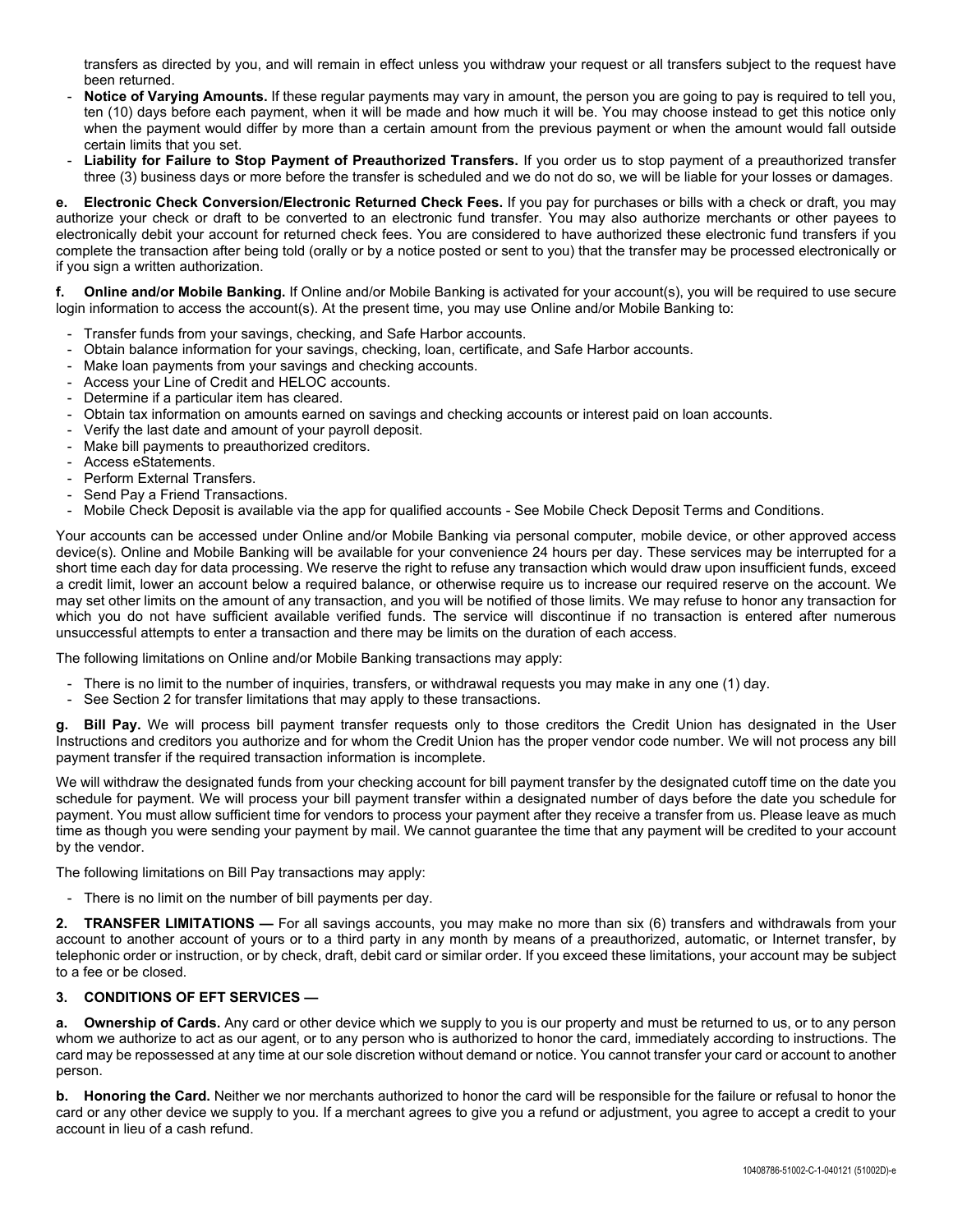### **c. Foreign Transactions.**

**Visa.** Purchases and cash withdrawals made in foreign currencies will be debited from your account in U.S. dollars. The exchange rate between the transaction currency and the billing currency used for processing international transactions is a rate selected by Visa from a range of rates available in wholesale currency markets for the applicable transaction date, which rate may vary from the rate Visa itself receives, or the rate mandated by the government or governing body in effect for the applicable transaction date. The exchange rate used on the transaction date may differ from the rate that would have been used on the processing date or cardholder statement posting date.

A fee of 1.00% of the amount of the transaction, calculated in U.S. dollars, will be imposed on all multiple currency foreign transactions, including purchases, cash withdrawals and credits to your account. A fee of 0.80% of the amount of the transaction, calculated in U.S. dollars, will be imposed on all single currency foreign transactions, including purchases, cash withdrawals and credits to your account. A foreign transaction is any transaction that you complete or a merchant completes on your card outside of the United States, with the exception of U.S. military bases, U.S. territories, U.S. embassies or U.S. consulates. Transactions completed by merchants outside of the United States are considered foreign transactions, regardless of whether you are located inside or outside the United States at the time of the transaction.

**d. Security of Access Code.** You may use one (1) or more access codes with your electronic fund transfers. The access codes issued to you are for your security purposes. Any access codes issued to you are confidential and should not be disclosed to third parties or recorded on any device. You are responsible for safekeeping your access codes. You agree not to disclose or otherwise make your access codes available to anyone not authorized to sign on your accounts. If you authorize anyone to use your access codes, that authority shall continue until you specifically revoke such authority by notifying the Credit Union. You understand that any joint owner you authorize to use an access code may withdraw or transfer funds from any of your accounts. If you fail to maintain the security of these access codes and the Credit Union suffers a loss, we may terminate your EFT services immediately.

**e. Joint Accounts.** If any of your accounts accessed under this Agreement are joint accounts, all joint owners, including any authorized users, shall be bound by this Agreement and, alone and together, shall be responsible for all EFT transactions to or from any savings and checking or loan accounts as provided in this Agreement. Each joint account owner, without the consent of any other account owner, may, and is hereby authorized by every other joint account owner, make any transaction permitted under this Agreement. Each joint account owner is authorized to act for the other account owners, and the Credit Union may accept orders and instructions regarding any EFT transaction on any account from any joint account owner.

**4. FEES AND CHARGES —** We assess certain fees and charges for EFT services. For a current listing of all applicable fees and charges, see our current Schedule of Service Charges that was provided to you at the time you applied for or requested these EFT services. From time to time, the fees and charges may be changed, and we will notify you as required by applicable law.

Additionally, if you use an ATM not operated by us, you may be charged a fee(s) by the ATM operator and by any international, national, regional, or local network used in processing the transaction (and you may be charged a fee for a balance inquiry even if you do not complete a funds transfer). The ATM fee(s), or surcharge(s), will be debited from your account if you elect to complete the transaction and/or continue with the balance inquiry.

You understand and agree that we and/or the ATM operator may charge you multiple fees for multiple transactions during the same ATM session (for example, fees for both a balance inquiry and a cash withdrawal).

**5. MEMBER LIABILITY —** You are responsible for all transactions you authorize using your EFT services under this Agreement. If you permit someone else to use an EFT service, your card or your access code, you are responsible for any transactions they authorize or conduct on any of your accounts.

TELL US AT ONCE if you believe your card or access code has been lost or stolen, if you believe someone has used your card or access code or otherwise accessed your accounts without your authority, or if you believe that an electronic fund transfer has been made without your permission using information from your check. Telephoning is the best way of keeping your possible losses down. You could lose all the money in your account (plus your maximum overdraft line-of-credit).

If a transaction was made with your card or card number without your permission and was a Visa debit card transaction, you will have no liability for the transaction, unless you were fraudulent or negligent in the handling of your account or card. You may be liable up to \$50.00 for all other unauthorized Visa debit card transactions, including if you were negligent in the handling of your account or card.

For all other EFT transactions involving a card or access code other than a debit card, your liability for an unauthorized transaction is determined as follows. If you tell us within two (2) business days after you learn of the loss or theft of your card or access code, you can lose no more than \$50.00 if someone used your card or access code without your permission. If you do NOT tell us within two (2) business days after you learn of the loss or theft of your card or access code and we can prove we could have stopped someone from using your card or access code without your permission if you had told us, you could lose as much as \$500.00.

Also, if your statement shows transfers that you did not make including those made by card, access code or other means, TELL US AT ONCE. If you do not tell us within 60 days after the statement was mailed to you, you may not get back any money lost after the 60 days if we can prove that we could have stopped someone from making the transfers if you had told us in time. If a good reason (such as a hospital stay) kept you from telling us, we will extend the time periods.

If you believe your card or access code has been lost or stolen or that someone has transferred or may transfer money from your accounts without your permission, call:

310.834.6411 866.445.9828

or write to: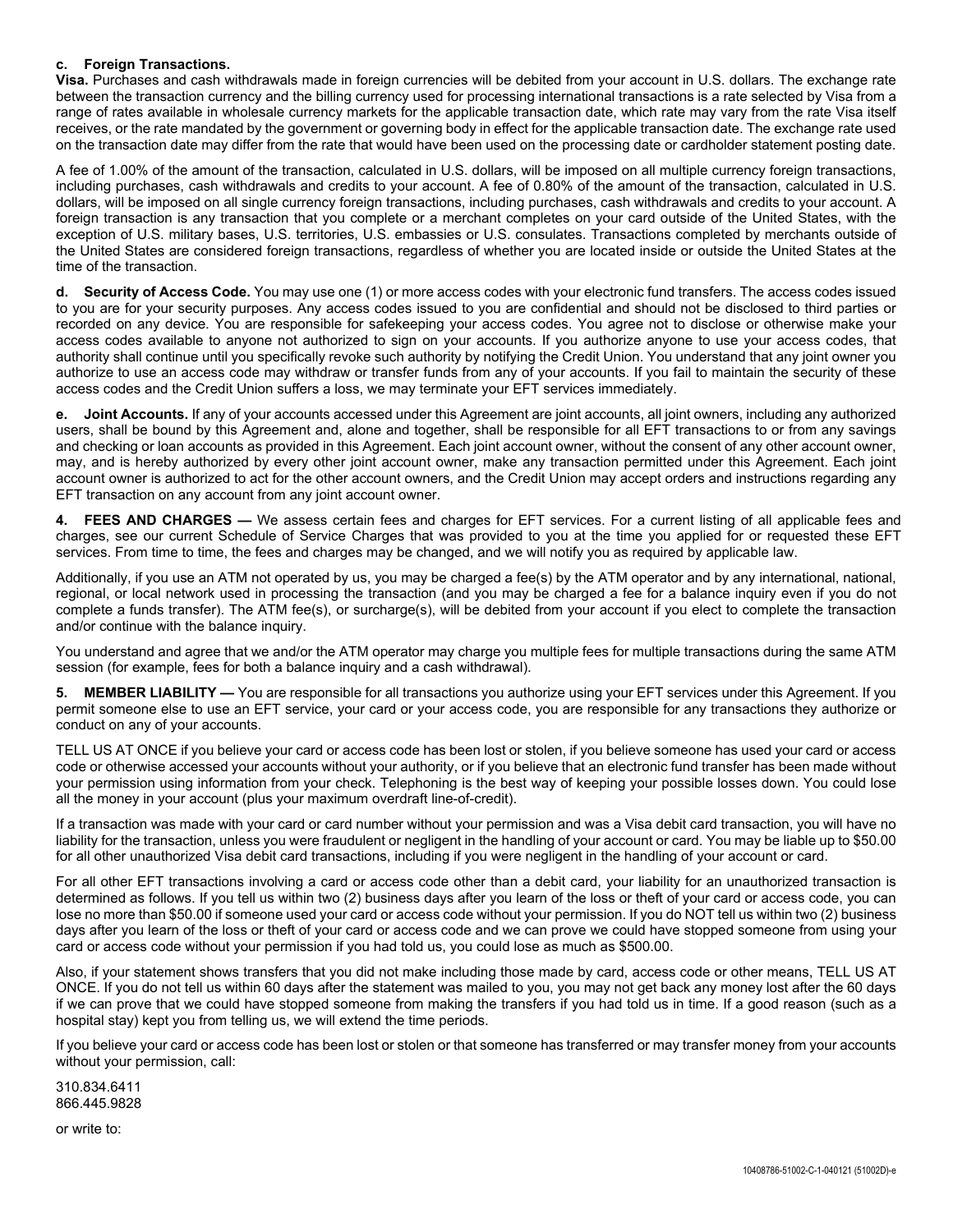ILWU Federal Credit Union 3447 Atlantic Avenue Long Beach, CA 90807 Fax: 310.834.2151

You should also call the number or write to the address listed above if you believe a transfer has been made using the information from your check without your permission.

# **6. RIGHT TO RECEIVE DOCUMENTATION —**

**a. Periodic Statements.** Transfers and withdrawals made through any ATM or POS terminal, debit card transactions, audio response transactions, preauthorized EFTs, online/PC transactions, mobile access device transactions or bill payments you make will be recorded on your periodic statement. You will receive a statement monthly unless there is no transaction in a particular month. In any case, you will receive a statement at least quarterly.

**b. Terminal Receipt.** You can get a receipt at the time you make any transaction (except inquiries) involving your account using an ATM and/or point-of-sale (POS) terminal.

**c. Direct Deposit.** If you have arranged to have a direct deposit made to your account at least once every 60 days from the same source and you do not receive a receipt (such as a pay stub), you can find out whether or not the deposit has been made by calling 310.834.6411 or 866.445.9828. This does not apply to transactions occurring outside the United States.

**7. ACCOUNT INFORMATION DISCLOSURE —** We will disclose information to third parties about your account or the transfers you make:

- As necessary to complete transfers;
- To verify the existence of sufficient funds to cover specific transactions upon the request of a third party, such as a credit bureau or merchant;
- If your account is eligible for emergency cash and/or emergency card replacement services and you request such services, you agree that we may provide personal information about you and your account that is necessary to provide you with the requested service(s);
- To comply with government agency or court orders; or
- If you give us your written permission.
- **8. BUSINESS DAYS —** Our business days are Monday through Friday, excluding holidays.

**9. CREDIT UNION LIABILITY FOR FAILURE TO MAKE TRANSFERS —** If we do not complete a transfer to or from your account on time or in the correct amount according to our agreement with you, we may be liable for your losses or damages. However, we will not be liable for direct or consequential damages in the following events:

- If, through no fault of ours, there is not enough money in your accounts to complete the transaction, if any funds in your accounts necessary to complete the transaction are held as uncollected funds pursuant to our Funds Availability Policy Disclosure, or if the transaction involves a loan request exceeding your credit limit.
- If you used your card or access code in an incorrect manner.
- If the ATM where you are making the transfer does not have enough cash.
- If the ATM was not working properly and you knew about the problem when you started the transaction.
- If circumstances beyond our control (such as fire, flood, or power failure) prevent the transaction.
- If the money in your account is subject to legal process or other claim.
- If funds in your account are pledged as collateral or frozen because of a delinquent loan.
- If the error was caused by a system of any participating ATM network.
- If the electronic transfer is not completed as a result of your willful or negligent use of your card, access code, or any EFT facility for making such transfers.
- If the telephone or computer equipment you use to conduct audio response, online/PC, or mobile banking transactions is not working properly and you know or should have known about the breakdown when you started the transaction.
- If you have bill payment services, we can only confirm the amount, the participating merchant, and date of the bill payment transfer made by the Credit Union. For any other error or question you have involving the billing statement of the participating merchant, you must contact the merchant directly. We are not responsible for investigating such errors.
- Any other exceptions as established by the Credit Union.

**10. NOTICES —** All notices from us will be effective when we have mailed them or delivered them to the appropriate address in the Credit Union's records. Written notice you provide in accordance with your responsibility to report unauthorized transactions to us will be considered given at the time you mail the notice or deliver it for transmission to us by any other usual means. All other notices from you will be effective when received by the Credit Union at the address specified in this Agreement. We reserve the right to change the terms and conditions upon which EFT services are offered and will provide notice to you in accordance with applicable law. Use of EFT services is subject to existing regulations governing your Credit Union account and any future changes to those regulations.

The following information is a list of safety precautions regarding the use of ATMs and night deposit facilities:

- Be aware of your surroundings, particularly at night.
- Consider having someone accompany you when the ATM or night deposit facility is used after dark.
- Close the entry door of any ATM facility equipped with a door.
- If another person is uncomfortably close to you at the time of your transaction, ask the person to step back before you complete your transaction. If it is after the regular hours of the financial institution and you are using an ATM, do not permit entrance to any person you do not know.